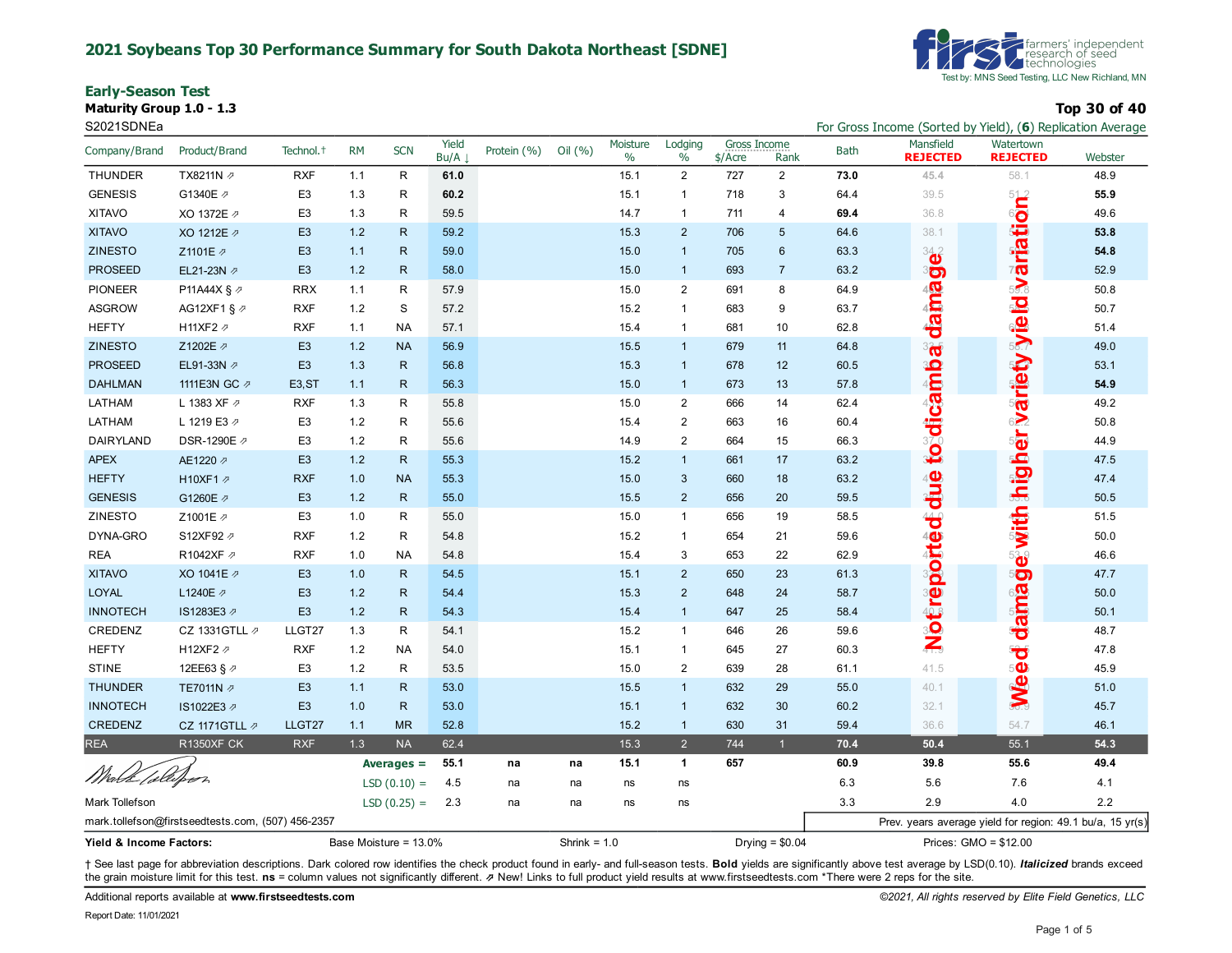#### **2021 Soybeans Top 30 Performance Summary for South Dakota Northeast [SDNE]**

**Full-Season Test Maturity Group 1.4 - 1.7 Top 30 of 54**



| S2021SDNEb                                        |                          |                       |           |                       |               |             |                |                  |                 |                         |                  |             | For Gross Income (Sorted by Yield), (9) Replication Average |           |         |
|---------------------------------------------------|--------------------------|-----------------------|-----------|-----------------------|---------------|-------------|----------------|------------------|-----------------|-------------------------|------------------|-------------|-------------------------------------------------------------|-----------|---------|
| Company/Brand                                     | Product/Brand            | Technol. <sup>+</sup> | <b>RM</b> | <b>SCN</b>            | Yield<br>Bu/A | Protein (%) | Oil (%)        | Moisture<br>$\%$ | Lodging<br>$\%$ | Gross Income<br>\$/Acre | Rank             | <b>Bath</b> | Mansfield<br><b>REJECTED</b>                                | Watertown | Webster |
| <b>APEX</b>                                       | AE1720 2                 | E <sub>3</sub>        | 1.7       | R                     | 63.0          |             |                | 13.9             | $\mathbf{1}$    | 753                     | $\mathbf{1}$     | 64.3        | 41.9                                                        | 69.6      | 55.0    |
| <b>ZINESTO</b>                                    | Z1702E 2                 | E <sub>3</sub>        | 1.7       | <b>NA</b>             | 62.8          |             |                | 14.0             | 3               | 750                     | $\overline{2}$   | 69.8        | 47.8                                                        | 58.3      | 60.3    |
| <b>APEX</b>                                       | AE1520 2                 | E <sub>3</sub>        | 1.5       | R                     | 61.0          |             |                | 13.6             | $\overline{2}$  | 730                     | 3                | 63.4        | 40.7                                                        | 65.9      | 53.8    |
| <b>NK BRAND</b>                                   | NK17-M2XF ₽              | <b>RXF</b>            | 1.7       | R.                    | 60.6          |             |                | 13.9             | 3               | 724                     | $\overline{4}$   | 64.0        | 48.9                                                        | 63.2      | 54.5    |
| <b>GENESIS</b>                                    | G1760E 2                 | E <sub>3</sub>        | 1.7       | R.                    | 60.3          |             |                | 14.0             | $\overline{2}$  | 721                     | $5\phantom{1}$   | 65.1        | 414                                                         | 65.2      | 50.7    |
| <b>XITAVO</b>                                     | XO 1632E 2               | E <sub>3</sub>        | 1.6       | R                     | 59.4          |             |                | 13.8             | $\mathbf{3}$    | 710                     | 6                | 62.0        | ಿರಾ                                                         | 63.6      | 52.5    |
| <b>XITAVO</b>                                     | XO 1761E 2               | E <sub>3</sub>        | 1.7       | R                     | 59.2          |             |                | 13.4             | $\overline{2}$  | 708                     | $\overline{7}$   | 60.3        | <b>one</b>                                                  | 67.2      | 50.1    |
| LOYAL                                             | L1540E 2                 | E <sub>3</sub>        | 1.5       | R                     | 59.2          |             |                | 13.8             | $\mathbf{1}$    | 707                     | 8                | 69.6        |                                                             | 52.1      | 55.9    |
| <b>PIONEER</b>                                    | P16T58E GC 2             | E <sub>3</sub>        | 1.6       | R                     | 59.0          |             |                | 13.8             | 3               | 705                     | 9                | 66.1        | da                                                          | 61.4      | 49.4    |
| <b>STINE</b>                                      | 17EE32 § 2               | E <sub>3</sub>        | 1.7       | R.                    | 58.5          |             |                | 13.8             | 5               | 699                     | 10               | 59.4        | 42 <sup>4</sup>                                             | 60.7      | 55.3    |
| DYNA-GRO                                          | S16XF51 2                | <b>RXF</b>            | 1.6       | R.                    | 58.2          |             |                | 13.7             | $\overline{2}$  | 696                     | 11               | 57.6        |                                                             | 64.6      | 52.4    |
| LATHAM                                            | L 1558 E3 2              | E <sub>3</sub>        | 1.5       | R.                    | 57.9          |             |                | 13.7             | $\mathbf{1}$    | 692                     | 12               | 62.8        | <b>to dicamb</b>                                            | 55.2      | 55.6    |
| LATHAM                                            | L 1784 XF 2              | <b>RXF</b>            | 1.7       | R                     | 57.6          |             |                | 13.6             | 3               | 688                     | 13               | 60.1        |                                                             | 64.2      | 48.4    |
| <b>GENESIS</b>                                    | G1560E 2                 | E <sub>3</sub>        | 1.5       | R                     | 57.3          |             |                | 13.9             | $\overline{2}$  | 685                     | 14               | 58.5        |                                                             | 63.5      | 50.0    |
| <b>GOLDEN HARVEST</b>                             | GH1762XF 2               | <b>RXF</b>            | 1.7       | <b>MR</b>             | 57.3          |             |                | 14.0             | $\overline{2}$  | 685                     | 15               | 59.8        |                                                             | 55.9      | 56.3    |
| <b>ASGROW</b>                                     | AG15XF2 § $\varnothing$  | <b>RXF</b>            | 1.5       | R.                    | 57.0          |             |                | 14.0             | 3               | 682                     | 16               | 66.2        |                                                             | 53.9      | 51.1    |
| <b>DAHLMAN</b>                                    | 6015XN GC 2              | <b>RRX</b>            | 1.5       | R.                    | 56.8          |             |                | 13.8             | 3               | 680                     | 17               | 67.4        |                                                             | 54.5      | 48.6    |
| LOYAL                                             | L1740E 2                 | E <sub>3</sub>        | 1.7       | $\mathsf{R}$          | 56.5          |             |                | 13.8             | $\mathbf{3}$    | 676                     | 19               | 64.8        | <b>SUB</b>                                                  | 56.6      | 48.2    |
| <b>INNOTECH</b>                                   | IS1575E3 ₽               | E <sub>3</sub>        | 1.5       | R                     | 56.5          |             |                | 13.7             | 3               | 676                     | 18               | 52.1        | $\ddot{\vec{v}}$                                            | 65.7      | 51.8    |
| <b>APEX</b>                                       | AE1710 2                 | E <sub>3</sub>        | 1.7       | R                     | 56.3          |             |                | 13.3             | $\overline{2}$  | 674                     | 20               | 55.6        |                                                             | 61.5      | 52.0    |
| DYNA-GRO                                          | S15XF82 2                | <b>RXF</b>            | 1.5       | MR                    | 56.3          |             |                | 14.0             | $\overline{2}$  | 673                     | 21               | 55.3        | Notreporte                                                  | 60.0      | 53.7    |
| <b>STINE</b>                                      | 14EE01 § 2               | E <sub>3</sub>        | 1.4       | <b>MR</b>             | 56.3          |             |                | 13.8             | $\mathbf{1}$    | 673                     | 22               | 65.8        |                                                             | 52.0      | 51.1    |
| <b>THUNDER</b>                                    | SB8015N Ø                | <b>RRX</b>            | 1.5       | $\mathsf{R}$          | 56.0          |             |                | 13.9             | $\overline{2}$  | 669                     | 23               | 58.1        |                                                             | 58.5      | 51.4    |
| CREDENZ                                           | CZ 1660GTLL 2            | LLGT27                | 1.6       | <b>MR</b>             | 55.9          |             |                | 13.9             | $\mathbf{1}$    | 668                     | 24               | 61.5        |                                                             | 54.1      | 52.1    |
| <b>THUNDER</b>                                    | TX8117N 2                | <b>RXF</b>            | 1.7       | R                     | 55.6          |             |                | 13.7             | 3               | 664                     | 26               | 61.9        |                                                             | 58.0      | 46.8    |
| <b>HEFTY</b>                                      | H14XF1 2                 | <b>RXF</b>            | 1.4       | NA                    | 55.5          |             |                | 13.8             | 2               | 664                     | 27               | 62.1        |                                                             | 57.8      | 46.6    |
| ZINESTO                                           | Z1601E /                 | E <sub>3</sub>        | 1.6       | R                     | 55.5          |             |                | 13.4             | 3               | 664                     | 28               | 57.0        | 41.2                                                        | 62.6      | 46.8    |
| <b>XITAVO</b>                                     | XO 1451E 2               | E <sub>3</sub>        | 1.4       | $\mathsf{R}$          | 55.5          |             |                | 13.9             | 3               | 664                     | 29               | 54.8        | 40.7                                                        | 62.0      | 49.7    |
| <b>GOLDEN HARVEST</b>                             | GH1442XF § $\varnothing$ | <b>RXF</b>            | 1.4       | <b>MR</b>             | 55.4          |             |                | 13.8             | $\overline{2}$  | 662                     | 30               | 52.6        | 47.9                                                        | 60.3      | 53.3    |
| <b>DAHLMAN</b>                                    | 1117E3N GC 2             | E <sub>3</sub>        | 1.7       | $\mathsf{R}$          | 55.1          |             |                | 13.5             | $\overline{2}$  | 660                     | 31               | 58.9        | 43.0                                                        | 55.9      | 50.6    |
| <b>REA</b>                                        | <b>R1350XF CK</b>        | <b>RXF</b>            | 1.3       | <b>NA</b>             | 55.8          |             |                | 13.9             | $\overline{2}$  | 667                     | 25               | 61.1        | 46.0                                                        | 51.3      | 55.2    |
|                                                   |                          |                       |           | Averages =            | 55.1          | na          | na             | 13.8             | $\overline{2}$  | 659                     |                  | 57.4        | 43.3                                                        | 57.6      | 50.4    |
| Wirth Collifier                                   |                          |                       |           | $LSD(0.10) =$         | 5.0           | na          | na             | ns               | ns              |                         |                  | 8.1         | 4.7                                                         | 8.1       | 4.5     |
| Mark Tollefson                                    |                          |                       |           | $LSD(0.25) =$         | 2.6           | na          | na             | ns               | ns              |                         |                  | 4.3         | 2.5                                                         | 4.3       | 2.3     |
| mark.tollefson@firstseedtests.com, (507) 456-2357 |                          |                       |           |                       |               |             |                |                  |                 |                         |                  |             | Prev. years average yield for region: 49.1 bu/a, 15 yr(s)   |           |         |
| Yield & Income Factors:                           |                          |                       |           | Base Moisture = 13.0% |               |             | Shrink = $1.0$ |                  |                 |                         | Drying = $$0.04$ |             | Prices: GMO = \$12.00                                       |           |         |

+ See last page for abbreviation descriptions. Dark colored row identifies the check product found in early- and full-season tests. Bold yields are significantly above test average by LSD(0.10). Italicized brands exceed the grain moisture limit for this test. ns = column values not significantly different. *A* New! Links to full product yield results at www.firstseedtests.com \*There were 2 reps for the site.

Additional reports available at **[www.firstseedtests.com](https://www.firstseedtests.com)** *©2021, All rights reserved by Elite Field Genetics, LLC* 

Report Date: 11/01/2021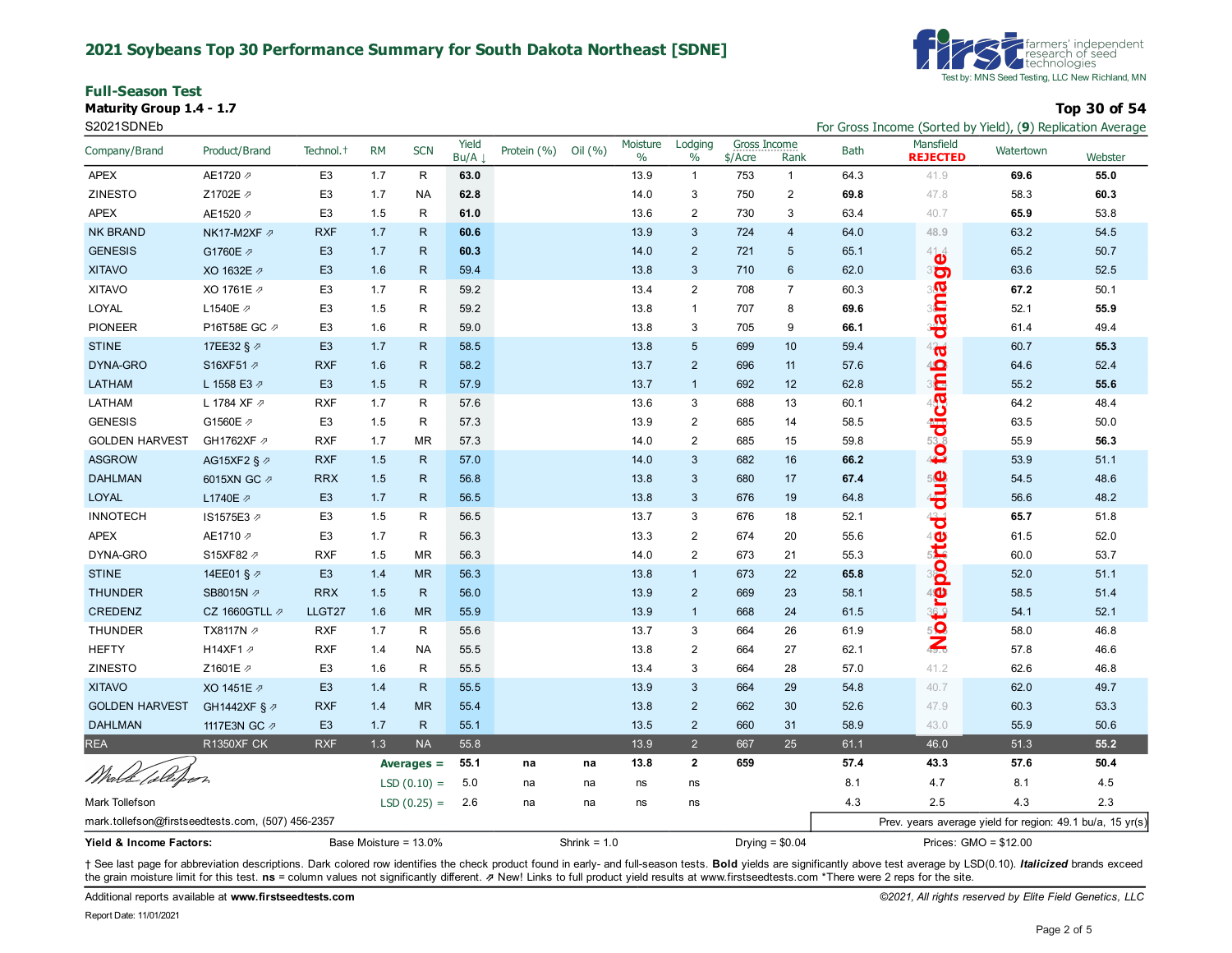# **2021 Soybeans - South Dakota Northeast [ SDNE ]**



# **Early-Season Test Products (40 Total)**

| E <sub>3</sub><br>1.2<br>AE1220<br>R.<br>CMBV, SA<br>Apex<br><b>RXF</b><br>R<br><b>AG10XF1 §</b><br>1.0<br>Asgrow<br>ACi, IL<br>S<br>AG12XF1 §<br><b>RXF</b><br>1.2<br>ACi, IL<br>Asgrow<br>LLGT27<br><b>MR</b><br>PV, IL, OB<br>Credenz<br>CZ 1171GTLL<br>1.1<br><b>CZ 1331GTLL</b><br>LLGT27<br>R<br>1.3<br>Credenz<br>PV, IL, OB<br>1111E3N GC<br>R.<br>Dahlman<br>E <sub>3</sub> ,ST<br>1.1<br>IS<br>R<br>1.0<br>IS<br>Dahlman<br>6010XN GC<br><b>RRX</b><br>E <sub>3</sub><br>R<br><b>DSR-1290E</b><br>1.2<br>Lum, IL<br>Dairyland<br>E <sub>3</sub><br>R<br>Dairyland<br><b>DSR-1318E</b><br>1.3<br>Lum, IL<br>$\overline{R}$ XF<br>$\overline{\mathsf{R}}$<br>$\overline{1.2}$<br>Dyna-Gro<br>S12XF92<br>EQV, SA<br>E <sub>3</sub><br>R<br>Genesis<br>G1260E<br>1.2<br>CMBV, SA<br>R<br>Genesis<br>G1340E<br>E <sub>3</sub><br>1.3<br>CMBV, SA<br>Golden Harvest<br>GH1032XF §<br><b>RXF</b><br>R<br>1.0<br>CMBV, SA<br><b>NA</b><br>H10XF1<br><b>RXF</b><br>DST4,SA<br>Hefty<br>1.0<br><b>NA</b><br><b>H11XF2</b><br><b>RXF</b><br>1.1<br>Hefty<br>DST4,SA<br><b>RXF</b><br><b>NA</b><br>1.2<br>Hefty<br><b>H12XF2</b><br>DST4,SA<br><b>RXF</b><br><b>NA</b><br>1.3<br>Hefty<br><b>H13XF1</b><br>DST4,SA<br>R<br>Innotech<br>IS1022E3<br>E <sub>3</sub><br>1.0<br>Fortify<br>E <sub>3</sub><br>R<br>1.2<br>Innotech<br>IS1283E3<br>Fortify<br>E <sub>3</sub><br>L 1219 E3<br>R<br>1.2<br>Latham<br>SS+, SA<br><b>RXF</b><br>R<br>Latham<br>L 1383 XF<br>1.3<br>SS+, SA<br>L1240E<br>E <sub>3</sub><br>R<br>1.2<br>Loyal<br>CMBV, SA<br>E <sub>3</sub><br>R<br><b>NK Brand</b><br>S10-E3<br>1.0<br>CMBV, SA<br><b>RRX</b><br><b>NA</b><br>Pioneer<br>P09A53X §<br>0.9<br>Lum, Lu<br><b>RRX</b><br>$\overline{\mathsf{R}}$<br>P11A44X §<br>1.1<br>Lum, Lu, IL<br>Pioneer<br>EL21-23N<br>R<br>1.2<br><b>CMBV</b><br>E <sub>3</sub><br>Proseed<br>E <sub>3</sub><br>R<br>EL91-33N<br>1.3<br><b>CMBV</b><br>Proseed<br><b>REA</b><br><b>RXF</b><br><b>NA</b><br>1.0<br>R1042XF<br>ACi, IL<br><b>REA</b><br><b>NA</b><br><b>R1350XF CK</b><br><b>RXF</b><br>1.3<br>ACi, IL<br>E <sub>3</sub><br>$\mathsf{R}$<br><b>SFI</b><br><b>Stine</b><br>12EE63 §<br>1.2<br>Thunder<br><b>RRX</b><br>R<br>1.0<br>AM<br><b>SB8010N</b><br>E <sub>3</sub><br>$\mathsf{R}$<br>AM<br>Thunder<br><b>TE7011N</b><br>1.1<br><b>RXF</b><br>R<br>AM<br>Thunder<br><b>TX8211N</b><br>1.1<br>$\overline{\mathsf{R}}$<br>XO 1041E<br>E <sub>3</sub><br>1.0<br>PV, IL, OB<br>Xitavo<br>XO 1212E<br>E <sub>3</sub><br>R<br>1.2<br>PV, IL, OB<br>Xitavo<br>XO 1372E<br>E <sub>3</sub><br>R<br>1.3<br>Xitavo<br>PV, IL, OB<br>E3<br>Zinesto<br>Z1001E<br>R<br>1.0<br>DST4,SA<br>R<br>E <sub>3</sub><br>Zinesto<br>Z1101E<br>1.1<br>DST4,SA<br>E <sub>3</sub><br><b>NA</b><br>Z1202E<br>1.2<br>Zinesto<br>DST4,SA | Company/Brand | <b>Product/Brand</b> | <b>Technology</b> | <b>SCN</b> | RM  | <b>Seed Treat.</b> |
|-----------------------------------------------------------------------------------------------------------------------------------------------------------------------------------------------------------------------------------------------------------------------------------------------------------------------------------------------------------------------------------------------------------------------------------------------------------------------------------------------------------------------------------------------------------------------------------------------------------------------------------------------------------------------------------------------------------------------------------------------------------------------------------------------------------------------------------------------------------------------------------------------------------------------------------------------------------------------------------------------------------------------------------------------------------------------------------------------------------------------------------------------------------------------------------------------------------------------------------------------------------------------------------------------------------------------------------------------------------------------------------------------------------------------------------------------------------------------------------------------------------------------------------------------------------------------------------------------------------------------------------------------------------------------------------------------------------------------------------------------------------------------------------------------------------------------------------------------------------------------------------------------------------------------------------------------------------------------------------------------------------------------------------------------------------------------------------------------------------------------------------------------------------------------------------------------------------------------------------------------------------------------------------------------------------------------------------------------------------------------------------------------------------------------------------------------------------------------------------------------------------------------------------------------------------------------------------------------------------------------------------------------------------------------------------------------------------------------------------------------------------------------------------------|---------------|----------------------|-------------------|------------|-----|--------------------|
|                                                                                                                                                                                                                                                                                                                                                                                                                                                                                                                                                                                                                                                                                                                                                                                                                                                                                                                                                                                                                                                                                                                                                                                                                                                                                                                                                                                                                                                                                                                                                                                                                                                                                                                                                                                                                                                                                                                                                                                                                                                                                                                                                                                                                                                                                                                                                                                                                                                                                                                                                                                                                                                                                                                                                                                         |               |                      |                   |            |     |                    |
|                                                                                                                                                                                                                                                                                                                                                                                                                                                                                                                                                                                                                                                                                                                                                                                                                                                                                                                                                                                                                                                                                                                                                                                                                                                                                                                                                                                                                                                                                                                                                                                                                                                                                                                                                                                                                                                                                                                                                                                                                                                                                                                                                                                                                                                                                                                                                                                                                                                                                                                                                                                                                                                                                                                                                                                         |               |                      |                   |            |     |                    |
|                                                                                                                                                                                                                                                                                                                                                                                                                                                                                                                                                                                                                                                                                                                                                                                                                                                                                                                                                                                                                                                                                                                                                                                                                                                                                                                                                                                                                                                                                                                                                                                                                                                                                                                                                                                                                                                                                                                                                                                                                                                                                                                                                                                                                                                                                                                                                                                                                                                                                                                                                                                                                                                                                                                                                                                         |               |                      |                   |            |     |                    |
|                                                                                                                                                                                                                                                                                                                                                                                                                                                                                                                                                                                                                                                                                                                                                                                                                                                                                                                                                                                                                                                                                                                                                                                                                                                                                                                                                                                                                                                                                                                                                                                                                                                                                                                                                                                                                                                                                                                                                                                                                                                                                                                                                                                                                                                                                                                                                                                                                                                                                                                                                                                                                                                                                                                                                                                         |               |                      |                   |            |     |                    |
|                                                                                                                                                                                                                                                                                                                                                                                                                                                                                                                                                                                                                                                                                                                                                                                                                                                                                                                                                                                                                                                                                                                                                                                                                                                                                                                                                                                                                                                                                                                                                                                                                                                                                                                                                                                                                                                                                                                                                                                                                                                                                                                                                                                                                                                                                                                                                                                                                                                                                                                                                                                                                                                                                                                                                                                         |               |                      |                   |            |     |                    |
|                                                                                                                                                                                                                                                                                                                                                                                                                                                                                                                                                                                                                                                                                                                                                                                                                                                                                                                                                                                                                                                                                                                                                                                                                                                                                                                                                                                                                                                                                                                                                                                                                                                                                                                                                                                                                                                                                                                                                                                                                                                                                                                                                                                                                                                                                                                                                                                                                                                                                                                                                                                                                                                                                                                                                                                         |               |                      |                   |            |     |                    |
|                                                                                                                                                                                                                                                                                                                                                                                                                                                                                                                                                                                                                                                                                                                                                                                                                                                                                                                                                                                                                                                                                                                                                                                                                                                                                                                                                                                                                                                                                                                                                                                                                                                                                                                                                                                                                                                                                                                                                                                                                                                                                                                                                                                                                                                                                                                                                                                                                                                                                                                                                                                                                                                                                                                                                                                         |               |                      |                   |            |     |                    |
|                                                                                                                                                                                                                                                                                                                                                                                                                                                                                                                                                                                                                                                                                                                                                                                                                                                                                                                                                                                                                                                                                                                                                                                                                                                                                                                                                                                                                                                                                                                                                                                                                                                                                                                                                                                                                                                                                                                                                                                                                                                                                                                                                                                                                                                                                                                                                                                                                                                                                                                                                                                                                                                                                                                                                                                         |               |                      |                   |            |     |                    |
|                                                                                                                                                                                                                                                                                                                                                                                                                                                                                                                                                                                                                                                                                                                                                                                                                                                                                                                                                                                                                                                                                                                                                                                                                                                                                                                                                                                                                                                                                                                                                                                                                                                                                                                                                                                                                                                                                                                                                                                                                                                                                                                                                                                                                                                                                                                                                                                                                                                                                                                                                                                                                                                                                                                                                                                         |               |                      |                   |            |     |                    |
|                                                                                                                                                                                                                                                                                                                                                                                                                                                                                                                                                                                                                                                                                                                                                                                                                                                                                                                                                                                                                                                                                                                                                                                                                                                                                                                                                                                                                                                                                                                                                                                                                                                                                                                                                                                                                                                                                                                                                                                                                                                                                                                                                                                                                                                                                                                                                                                                                                                                                                                                                                                                                                                                                                                                                                                         |               |                      |                   |            |     |                    |
|                                                                                                                                                                                                                                                                                                                                                                                                                                                                                                                                                                                                                                                                                                                                                                                                                                                                                                                                                                                                                                                                                                                                                                                                                                                                                                                                                                                                                                                                                                                                                                                                                                                                                                                                                                                                                                                                                                                                                                                                                                                                                                                                                                                                                                                                                                                                                                                                                                                                                                                                                                                                                                                                                                                                                                                         |               |                      |                   |            |     |                    |
|                                                                                                                                                                                                                                                                                                                                                                                                                                                                                                                                                                                                                                                                                                                                                                                                                                                                                                                                                                                                                                                                                                                                                                                                                                                                                                                                                                                                                                                                                                                                                                                                                                                                                                                                                                                                                                                                                                                                                                                                                                                                                                                                                                                                                                                                                                                                                                                                                                                                                                                                                                                                                                                                                                                                                                                         |               |                      |                   |            |     |                    |
|                                                                                                                                                                                                                                                                                                                                                                                                                                                                                                                                                                                                                                                                                                                                                                                                                                                                                                                                                                                                                                                                                                                                                                                                                                                                                                                                                                                                                                                                                                                                                                                                                                                                                                                                                                                                                                                                                                                                                                                                                                                                                                                                                                                                                                                                                                                                                                                                                                                                                                                                                                                                                                                                                                                                                                                         |               |                      |                   |            |     |                    |
|                                                                                                                                                                                                                                                                                                                                                                                                                                                                                                                                                                                                                                                                                                                                                                                                                                                                                                                                                                                                                                                                                                                                                                                                                                                                                                                                                                                                                                                                                                                                                                                                                                                                                                                                                                                                                                                                                                                                                                                                                                                                                                                                                                                                                                                                                                                                                                                                                                                                                                                                                                                                                                                                                                                                                                                         |               |                      |                   |            |     |                    |
|                                                                                                                                                                                                                                                                                                                                                                                                                                                                                                                                                                                                                                                                                                                                                                                                                                                                                                                                                                                                                                                                                                                                                                                                                                                                                                                                                                                                                                                                                                                                                                                                                                                                                                                                                                                                                                                                                                                                                                                                                                                                                                                                                                                                                                                                                                                                                                                                                                                                                                                                                                                                                                                                                                                                                                                         |               |                      |                   |            |     |                    |
|                                                                                                                                                                                                                                                                                                                                                                                                                                                                                                                                                                                                                                                                                                                                                                                                                                                                                                                                                                                                                                                                                                                                                                                                                                                                                                                                                                                                                                                                                                                                                                                                                                                                                                                                                                                                                                                                                                                                                                                                                                                                                                                                                                                                                                                                                                                                                                                                                                                                                                                                                                                                                                                                                                                                                                                         |               |                      |                   |            |     |                    |
|                                                                                                                                                                                                                                                                                                                                                                                                                                                                                                                                                                                                                                                                                                                                                                                                                                                                                                                                                                                                                                                                                                                                                                                                                                                                                                                                                                                                                                                                                                                                                                                                                                                                                                                                                                                                                                                                                                                                                                                                                                                                                                                                                                                                                                                                                                                                                                                                                                                                                                                                                                                                                                                                                                                                                                                         |               |                      |                   |            |     |                    |
|                                                                                                                                                                                                                                                                                                                                                                                                                                                                                                                                                                                                                                                                                                                                                                                                                                                                                                                                                                                                                                                                                                                                                                                                                                                                                                                                                                                                                                                                                                                                                                                                                                                                                                                                                                                                                                                                                                                                                                                                                                                                                                                                                                                                                                                                                                                                                                                                                                                                                                                                                                                                                                                                                                                                                                                         |               |                      |                   |            |     |                    |
|                                                                                                                                                                                                                                                                                                                                                                                                                                                                                                                                                                                                                                                                                                                                                                                                                                                                                                                                                                                                                                                                                                                                                                                                                                                                                                                                                                                                                                                                                                                                                                                                                                                                                                                                                                                                                                                                                                                                                                                                                                                                                                                                                                                                                                                                                                                                                                                                                                                                                                                                                                                                                                                                                                                                                                                         |               |                      |                   |            |     |                    |
|                                                                                                                                                                                                                                                                                                                                                                                                                                                                                                                                                                                                                                                                                                                                                                                                                                                                                                                                                                                                                                                                                                                                                                                                                                                                                                                                                                                                                                                                                                                                                                                                                                                                                                                                                                                                                                                                                                                                                                                                                                                                                                                                                                                                                                                                                                                                                                                                                                                                                                                                                                                                                                                                                                                                                                                         |               |                      |                   |            |     |                    |
|                                                                                                                                                                                                                                                                                                                                                                                                                                                                                                                                                                                                                                                                                                                                                                                                                                                                                                                                                                                                                                                                                                                                                                                                                                                                                                                                                                                                                                                                                                                                                                                                                                                                                                                                                                                                                                                                                                                                                                                                                                                                                                                                                                                                                                                                                                                                                                                                                                                                                                                                                                                                                                                                                                                                                                                         |               |                      |                   |            |     |                    |
|                                                                                                                                                                                                                                                                                                                                                                                                                                                                                                                                                                                                                                                                                                                                                                                                                                                                                                                                                                                                                                                                                                                                                                                                                                                                                                                                                                                                                                                                                                                                                                                                                                                                                                                                                                                                                                                                                                                                                                                                                                                                                                                                                                                                                                                                                                                                                                                                                                                                                                                                                                                                                                                                                                                                                                                         |               |                      |                   |            |     |                    |
|                                                                                                                                                                                                                                                                                                                                                                                                                                                                                                                                                                                                                                                                                                                                                                                                                                                                                                                                                                                                                                                                                                                                                                                                                                                                                                                                                                                                                                                                                                                                                                                                                                                                                                                                                                                                                                                                                                                                                                                                                                                                                                                                                                                                                                                                                                                                                                                                                                                                                                                                                                                                                                                                                                                                                                                         |               |                      |                   |            |     |                    |
|                                                                                                                                                                                                                                                                                                                                                                                                                                                                                                                                                                                                                                                                                                                                                                                                                                                                                                                                                                                                                                                                                                                                                                                                                                                                                                                                                                                                                                                                                                                                                                                                                                                                                                                                                                                                                                                                                                                                                                                                                                                                                                                                                                                                                                                                                                                                                                                                                                                                                                                                                                                                                                                                                                                                                                                         |               |                      |                   |            |     |                    |
|                                                                                                                                                                                                                                                                                                                                                                                                                                                                                                                                                                                                                                                                                                                                                                                                                                                                                                                                                                                                                                                                                                                                                                                                                                                                                                                                                                                                                                                                                                                                                                                                                                                                                                                                                                                                                                                                                                                                                                                                                                                                                                                                                                                                                                                                                                                                                                                                                                                                                                                                                                                                                                                                                                                                                                                         |               |                      |                   |            |     |                    |
|                                                                                                                                                                                                                                                                                                                                                                                                                                                                                                                                                                                                                                                                                                                                                                                                                                                                                                                                                                                                                                                                                                                                                                                                                                                                                                                                                                                                                                                                                                                                                                                                                                                                                                                                                                                                                                                                                                                                                                                                                                                                                                                                                                                                                                                                                                                                                                                                                                                                                                                                                                                                                                                                                                                                                                                         |               |                      |                   |            |     |                    |
|                                                                                                                                                                                                                                                                                                                                                                                                                                                                                                                                                                                                                                                                                                                                                                                                                                                                                                                                                                                                                                                                                                                                                                                                                                                                                                                                                                                                                                                                                                                                                                                                                                                                                                                                                                                                                                                                                                                                                                                                                                                                                                                                                                                                                                                                                                                                                                                                                                                                                                                                                                                                                                                                                                                                                                                         |               |                      |                   |            |     |                    |
|                                                                                                                                                                                                                                                                                                                                                                                                                                                                                                                                                                                                                                                                                                                                                                                                                                                                                                                                                                                                                                                                                                                                                                                                                                                                                                                                                                                                                                                                                                                                                                                                                                                                                                                                                                                                                                                                                                                                                                                                                                                                                                                                                                                                                                                                                                                                                                                                                                                                                                                                                                                                                                                                                                                                                                                         |               |                      |                   |            |     |                    |
|                                                                                                                                                                                                                                                                                                                                                                                                                                                                                                                                                                                                                                                                                                                                                                                                                                                                                                                                                                                                                                                                                                                                                                                                                                                                                                                                                                                                                                                                                                                                                                                                                                                                                                                                                                                                                                                                                                                                                                                                                                                                                                                                                                                                                                                                                                                                                                                                                                                                                                                                                                                                                                                                                                                                                                                         |               |                      |                   |            |     |                    |
|                                                                                                                                                                                                                                                                                                                                                                                                                                                                                                                                                                                                                                                                                                                                                                                                                                                                                                                                                                                                                                                                                                                                                                                                                                                                                                                                                                                                                                                                                                                                                                                                                                                                                                                                                                                                                                                                                                                                                                                                                                                                                                                                                                                                                                                                                                                                                                                                                                                                                                                                                                                                                                                                                                                                                                                         |               |                      |                   |            |     |                    |
|                                                                                                                                                                                                                                                                                                                                                                                                                                                                                                                                                                                                                                                                                                                                                                                                                                                                                                                                                                                                                                                                                                                                                                                                                                                                                                                                                                                                                                                                                                                                                                                                                                                                                                                                                                                                                                                                                                                                                                                                                                                                                                                                                                                                                                                                                                                                                                                                                                                                                                                                                                                                                                                                                                                                                                                         |               |                      |                   |            |     |                    |
|                                                                                                                                                                                                                                                                                                                                                                                                                                                                                                                                                                                                                                                                                                                                                                                                                                                                                                                                                                                                                                                                                                                                                                                                                                                                                                                                                                                                                                                                                                                                                                                                                                                                                                                                                                                                                                                                                                                                                                                                                                                                                                                                                                                                                                                                                                                                                                                                                                                                                                                                                                                                                                                                                                                                                                                         |               |                      |                   |            |     |                    |
|                                                                                                                                                                                                                                                                                                                                                                                                                                                                                                                                                                                                                                                                                                                                                                                                                                                                                                                                                                                                                                                                                                                                                                                                                                                                                                                                                                                                                                                                                                                                                                                                                                                                                                                                                                                                                                                                                                                                                                                                                                                                                                                                                                                                                                                                                                                                                                                                                                                                                                                                                                                                                                                                                                                                                                                         |               |                      |                   |            |     |                    |
|                                                                                                                                                                                                                                                                                                                                                                                                                                                                                                                                                                                                                                                                                                                                                                                                                                                                                                                                                                                                                                                                                                                                                                                                                                                                                                                                                                                                                                                                                                                                                                                                                                                                                                                                                                                                                                                                                                                                                                                                                                                                                                                                                                                                                                                                                                                                                                                                                                                                                                                                                                                                                                                                                                                                                                                         |               |                      |                   |            |     |                    |
|                                                                                                                                                                                                                                                                                                                                                                                                                                                                                                                                                                                                                                                                                                                                                                                                                                                                                                                                                                                                                                                                                                                                                                                                                                                                                                                                                                                                                                                                                                                                                                                                                                                                                                                                                                                                                                                                                                                                                                                                                                                                                                                                                                                                                                                                                                                                                                                                                                                                                                                                                                                                                                                                                                                                                                                         |               |                      |                   |            |     |                    |
|                                                                                                                                                                                                                                                                                                                                                                                                                                                                                                                                                                                                                                                                                                                                                                                                                                                                                                                                                                                                                                                                                                                                                                                                                                                                                                                                                                                                                                                                                                                                                                                                                                                                                                                                                                                                                                                                                                                                                                                                                                                                                                                                                                                                                                                                                                                                                                                                                                                                                                                                                                                                                                                                                                                                                                                         |               |                      |                   |            |     |                    |
|                                                                                                                                                                                                                                                                                                                                                                                                                                                                                                                                                                                                                                                                                                                                                                                                                                                                                                                                                                                                                                                                                                                                                                                                                                                                                                                                                                                                                                                                                                                                                                                                                                                                                                                                                                                                                                                                                                                                                                                                                                                                                                                                                                                                                                                                                                                                                                                                                                                                                                                                                                                                                                                                                                                                                                                         |               |                      |                   |            |     |                    |
|                                                                                                                                                                                                                                                                                                                                                                                                                                                                                                                                                                                                                                                                                                                                                                                                                                                                                                                                                                                                                                                                                                                                                                                                                                                                                                                                                                                                                                                                                                                                                                                                                                                                                                                                                                                                                                                                                                                                                                                                                                                                                                                                                                                                                                                                                                                                                                                                                                                                                                                                                                                                                                                                                                                                                                                         |               |                      |                   |            |     |                    |
|                                                                                                                                                                                                                                                                                                                                                                                                                                                                                                                                                                                                                                                                                                                                                                                                                                                                                                                                                                                                                                                                                                                                                                                                                                                                                                                                                                                                                                                                                                                                                                                                                                                                                                                                                                                                                                                                                                                                                                                                                                                                                                                                                                                                                                                                                                                                                                                                                                                                                                                                                                                                                                                                                                                                                                                         |               |                      |                   |            |     |                    |
|                                                                                                                                                                                                                                                                                                                                                                                                                                                                                                                                                                                                                                                                                                                                                                                                                                                                                                                                                                                                                                                                                                                                                                                                                                                                                                                                                                                                                                                                                                                                                                                                                                                                                                                                                                                                                                                                                                                                                                                                                                                                                                                                                                                                                                                                                                                                                                                                                                                                                                                                                                                                                                                                                                                                                                                         | Zinesto       | Z1302E               | E <sub>3</sub>    | <b>NA</b>  | 1.3 | DST4,SA            |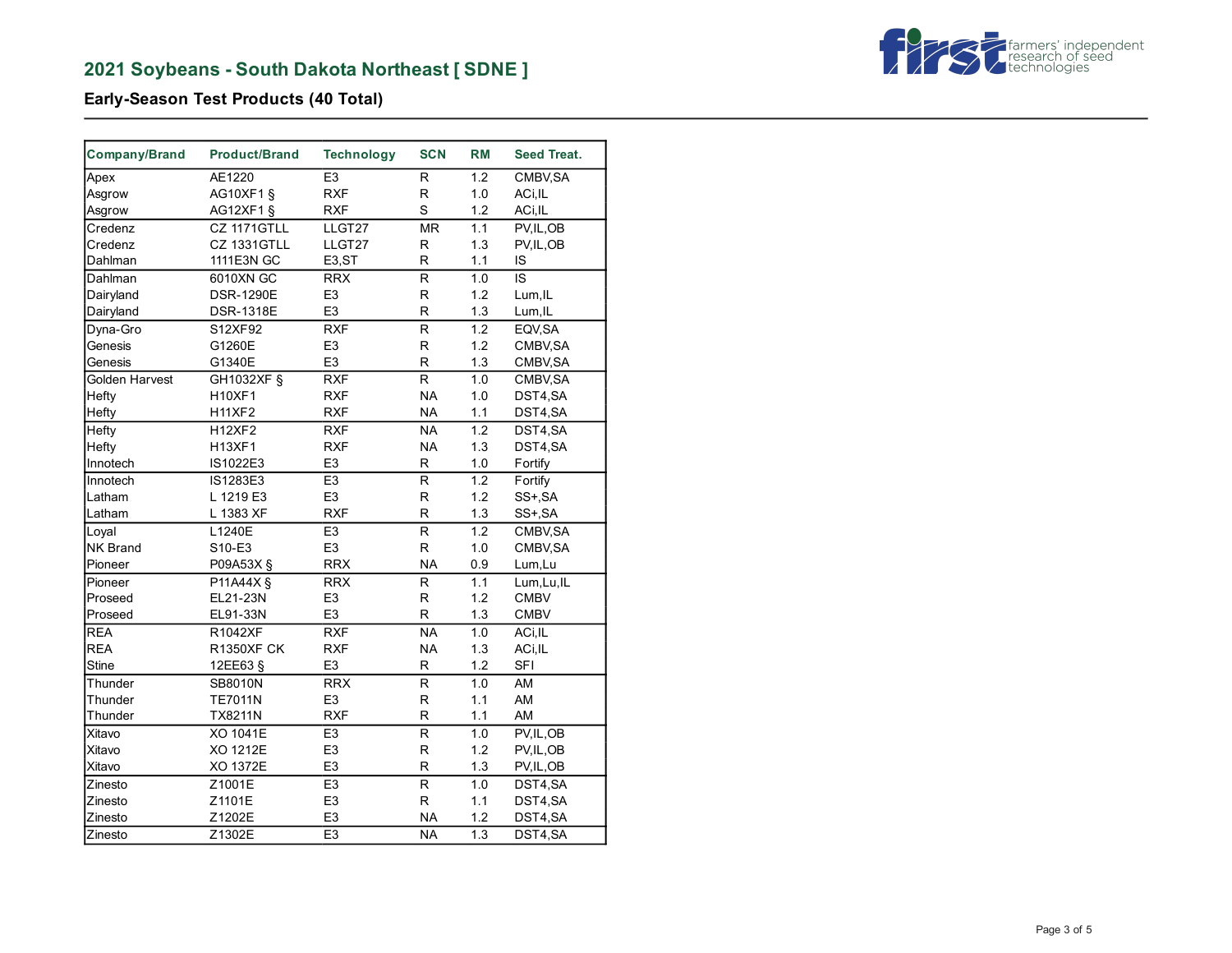# **2021 Soybeans - South Dakota Northeast [ SDNE ]**



# **Full-Season Test Products (54 Total)**

| Company/Brand         | <b>Product/Brand</b> | <b>Technology</b> | <b>SCN</b>              | <b>RM</b> | <b>Seed Treat.</b> |
|-----------------------|----------------------|-------------------|-------------------------|-----------|--------------------|
| Apex                  | AE1420               | E <sub>3</sub>    | R                       | 1.4       | CMBV, SA           |
| Apex                  | AE1520               | E <sub>3</sub>    | R                       | 1.5       | CMBV, SA           |
| Apex                  | AE1710               | E <sub>3</sub>    | R                       | 1.7       | CMBV, SA           |
| Apex                  | AE1720               | E <sub>3</sub>    | $\overline{R}$          | 1.7       | CMBV, SA           |
| Asgrow                | AG15XF2 §            | <b>RXF</b>        | R                       | 1.5       | ACi, IL            |
| Credenz               | CZ 1660GTLL          | LLGT27            | <b>MR</b>               | 1.6       | PV, IL, OB         |
| Dahlman               | 1117E3N GC           | E <sub>3</sub>    | R                       | 1.7       | IS                 |
| Dahlman               | 6015XN GC            | <b>RRX</b>        | R                       | 1.5       | IS                 |
| Dairyland             | DSR-1450E            | E <sub>3</sub>    | R                       | 1.4       | Lum, IL            |
| Dairyland             | <b>DSR-1673E</b>     | E <sub>3</sub>    | R                       | 1.6       | Lum, IL            |
| Dairyland             | <b>DSR-1707E</b>     | E <sub>3</sub>    | R                       | 1.7       | Lum, IL            |
| Dyna-Gro              | S15XF82              | <b>RXF</b>        | <b>MR</b>               | 1.5       | EQV, SA            |
| Dyna-Gro              | S16XF51              | <b>RXF</b>        | R                       | 1.6       | EQV, SA            |
| Genesis               | G1460E               | E <sub>3</sub>    | R                       | 1.4       | CMBV, SA           |
| Genesis               | G1560E               | E <sub>3</sub>    | R                       | 1.5       | CMBV, SA           |
| Genesis               | G1760E               | E <sub>3</sub>    | R                       | 1.7       | CMBV, SA           |
| Golden Harvest        | GH1442XF §           | <b>RXF</b>        | <b>MR</b>               | 1.4       | CMBV, SA           |
| Golden Harvest        | GH1472E3             | E <sub>3</sub>    | R                       | 1.4       | CMBV, SA           |
| <b>Golden Harvest</b> | <b>GH1762XF</b>      | <b>RXF</b>        | <b>MR</b>               | 1.7       | CMBV, SA           |
| Hefty                 | <b>H14XF1</b>        | <b>RXF</b>        | <b>NA</b>               | 1.4       | DST4,SA            |
| Hefty                 | <b>H15XF2</b>        | <b>RXF</b>        | <b>NA</b>               | 1.5       | DST5               |
| Hefty                 | <b>H16XF2</b>        | <b>RXF</b>        | NA                      | 1.6       | DST5               |
| Hefty                 | <b>H17XF1</b>        | <b>RXF</b>        | <b>NA</b>               | 1.7       | DST4,SA            |
| Innotech              | IS1575E3             | E <sub>3</sub>    | R                       | 1.5       | Fortify            |
| Innotech              | IS1761E3             | E <sub>3</sub>    | <b>MR</b>               | 1.7       | Fortify            |
| Latham                | L 1482 R2X           | <b>RRX</b>        | R                       | 1.4       | SS+, SA            |
| Latham                | L 1558 E3            | E <sub>3</sub>    | R                       | 1.5       | SS+, SA            |
| Latham                | L 1648 LLGT27        | LLGT27            | $\overline{\mathsf{R}}$ | 1.6       | $SS+$              |
| Latham                | L 1758 E3            | E <sub>3</sub>    | R                       | 1.7       | SS+, SA            |
| Latham                | L 1769 R2X           | <b>RRX</b>        | R                       | 1.7       | SS+, SA            |
| Latham                | L 1784 XF            | <b>RXF</b>        | R                       | 1.7       | SS+, SA            |
| Loyal                 | L1440E               | E <sub>3</sub>    | R                       | 1.4       | CMBV, SA           |
| Loyal                 | L1540E               | E <sub>3</sub>    | R                       | 1.5       | CMBV, SA           |
| Loyal                 | L1740E               | E <sub>3</sub>    | R                       | 1.7       | CMBV, SA           |
| NK Brand              | NK14-C7XF            | <b>RXF</b>        | R                       | 1.4       | CMBV, SA           |
| NK Brand              | NK14-W6E3 §          | E <sub>3</sub>    | MR                      | 1.4       | CMBV, SA           |
| <b>NK Brand</b>       | NK17-M2XF            | <b>RXF</b>        | R                       | 1.7       | CMBV, SA           |
| Pioneer               | P15A63X §            | <b>RRX</b>        | <b>NA</b>               | 1.5       | Untreated          |
| Pioneer               | P16T58E GC           | E <sub>3</sub>    | R                       | 1.6       | Lum, Lu            |
| Proseed               | EL11-53N             | E <sub>3</sub>    | R.                      | 1.5       | <b>CMBV</b>        |
| <b>REA</b>            | <b>R1350XF CK</b>    | <b>RXF</b>        | <b>NA</b>               | 1.3       | ACi, IL            |
| <b>REA</b>            | R1532XF              | <b>RXF</b>        | <b>NA</b>               | 1.5       | ACi, IL            |

| <b>Company/Brand</b> | <b>Brand/Product</b> | <b>Technology</b> | <b>SCN</b> | <b>RM</b> | Seed Treat. |
|----------------------|----------------------|-------------------|------------|-----------|-------------|
| Stine                | 14EE01 §             | E <sub>3</sub>    | <b>MR</b>  | 1.4       | <b>SFI</b>  |
| Stine                | 17EE32 §             | E <sub>3</sub>    | R          | 1.7       | <b>SFI</b>  |
| Thunder              | SB8015N              | <b>RRX</b>        | R          | 1.5       | AM          |
| Thunder              | <b>TX8117N</b>       | <b>RXF</b>        | R          | 1.7       | AM          |
| Thunder              | <b>TX8215N</b>       | <b>RXF</b>        | R          | 1.5       | AM          |
| Xitavo               | XO 1451E             | E <sub>3</sub>    | R          | 1.4       | PV, IL, OB  |
| Xitavo               | XO 1632E             | E <sub>3</sub>    | R          | 1.6       | PV.IL.OB    |
| lXitavo              | XO 1761E             | E <sub>3</sub>    | R          | 1.7       | PV, IL, OB  |
| Zinesto              | Z1411E               | E <sub>3</sub>    | R          | 1.4       | DST4,SA     |
| <b>Zinesto</b>       | Z1502E               | E <sub>3</sub>    | <b>NA</b>  | 1.5       | DST4.SA     |
| Zinesto              | Z1601E               | E <sub>3</sub>    | R          | 1.6       | DST4,SA     |
| Zinesto              | Z1702E               | E <sub>3</sub>    | <b>NA</b>  | 1.7       | DST4.SA     |